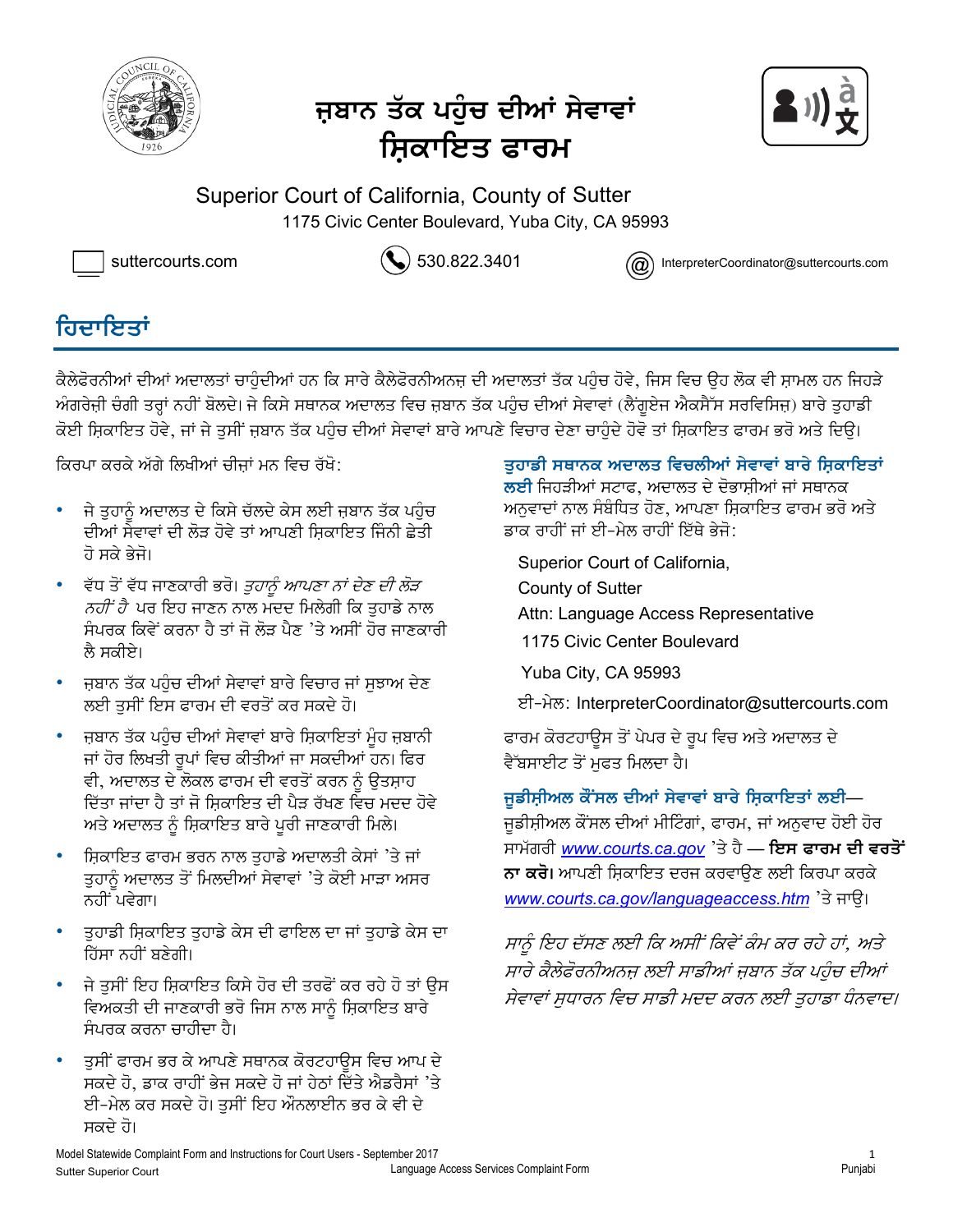

ਕੈਲੇਫੋਰਨੀਆਂ ਦੀਆਂ ਅਦਾਲਤਾਂ ਵਿਚ ਬੋਲੀ ਤੱਕ ਪਹੰਚ ਦੀਆਂ ਸੇਵਾਵਾਂ (ਲੈਂਗੁਏਜ ਐਕਸੈੱਸ ਸਰਵਿਸਿਜ਼) ਬਾਰੇ ਸ਼ਿਕਾਇਤ ਕਰਨ ਲਈ ਇਹ ਫਾਰਮ ਭਰੋ। ਜਿੰਨਾ ਵੀ ਹੋ ਸਕੇ ਵੱਧ ਤੋਂ ਵੱਧ ਵੇਰਵਾ ਦਿਉ। ਤੁਹਾਨੂੰ ਆਪਣਾ ਨਾਂ ਜਾਂ ਸੰਪਰਕ ਕਰਨ ਬਾਰੇ ਜਾਣਕਾਰੀ ਦੇਣ *ਦੀ ਲੋੜ* ਨਹੀਂ ਹੈ ਜੇ ਤਸੀਂ ਇਹ ਨਾ ਕਰਨਾ ਚਾਹੁੰਦੇ ਹੋਵੋ. ਪਰ ਇਹ ਤਹਾਡੀ ਸਿਕਾਇਤ ਦੀ ਪੜਤਾਲ ਕਰਨ ਵਿਚ ਸਾਡੀ ਮਦਦ ਕਰੇਗਾ।

ਤਹਾਡੀ ਸ਼ਿਕਾਇਤ ਤਹਾਡੇ ਕੇਸ ਦੀ ਫਾਇਲ ਦਾ ਹਿੱਸਾ ਨਹੀਂ ਬਣੇਗੀ। ਜੇ ਤਹਾਡੀ ਸਿਕਾਇਤ ਆਪਣੇ ਕੇਸ ਦੇ ਨਤੀਜੇ ਬਾਰੇ ਹੈ ਤਾਂ ਇਸ ਫਾਰਮ ਦੀ ਵਰਤੋਂ ਨਾ ਕਰੋ।

ਜੇ ਤਸੀਂ ਹੋਰ ਵਿਚਾਰ ਅਤੇ ਸਝਾਅ ਦੇਣਾ ਚਾਹੰਦੇ ਹੋਵੋ (ਸ਼ਿਕਾਇਤ ਨਹੀਂ) ਤਾਂ "ਸਾਨੂੰ ਆਪਣੇ ਵਿਚਾਰ ਦਿਉ" ਹੇਠ ਇਸ ਫਾਰਮ ਦਾ ਹਿੱਸਾ 2 ਭਰੋ।

| ਸ਼ਿਕਾਇਤ ਵਾਲੇ ਵਿਅਕਤੀ ਬਾਰੇ ਜਾਣਕਾਰੀ:<br>ਅੱਜ ਦੀ ਤਾਰੀਕ: ____ <b>_________________________</b> ____                    | ਜੇ ਤੁਸੀਂ ਇਹ ਫਾਰਮ ਕਿਸੇ ਹੋਰ ਵਿਅਕਤੀ ਲਈ ਭਰ ਰਹੇ ਹੋ<br>ਤਾਂ ਕਿਰਪਾ ਕਰਕੇ ਹੇਠਾਂ ਆਪਣੇ ਨਾਲ ਸੰਪਰਕ ਕਰਨ ਬਾਰੇ<br>ਜਾਣਕਾਰੀ ਦਿੳ: |
|------------------------------------------------------------------------------------------------------------------|---------------------------------------------------------------------------------------------------------------|
|                                                                                                                  | ਅੱਜ ਦੀ ਤਾਰੀਕ: ___ <b>____________________</b> ___                                                             |
| <u>(@</u> ) ਈ-ਮੇਲ: ___________________________________<br>ਤਸੀਂ ਕਿਹੜੀ ਮੁਢਲੀ ਜ਼ਬਾਨ ਬੋਲਦੇ ਹੋ: _____________________ |                                                                                                               |
| ਤੁਸੀਂ ਕਿਹੜੀ ਮੁਢਲੀ ਜ਼ਬਾਨ ਵਿਚ ਲਿਖਦੇ ਹੋ:<br>ਸੰਪਰਕ ਕਰਨ ਦਾ ਸਭ ਤੋਂ ਵਧੀਆ ਤਰੀਕਾ:<br>∏ਡਾਕ ∏ਈ-ਮੇਲ □ਫੋਨ                     | (@) ਈ-ਮੇਲ: ______________________<br>ਤਸੀਂ ਕਿਹੜੀ ਮੁਢਲੀ ਜ਼ਬਾਨ ਬੋਲਦੇ ਹੋ: ____________                            |
|                                                                                                                  | ਤਸੀਂ ਕਿਹੜੀ ਮਢਲੀ ਜ਼ਬਾਨ ਵਿਚ ਲਿਖਦੇ ਹੋ:<br>ਸੰਪਰਕ ਕਰਨ ਦਾ ਸਭ ਤੋਂ ਵਧੀਆ ਤਰੀਕਾ:<br>∏ਡਾਕ ∏ਈ-ਮੇਲ ∏ਫੋਨ                    |

## ਹਿੱਸਾ 1. ਸਿਕਾਇਤ ਦੱਸੋ।

ਜਿਹੜਾ ਵੀ ਲਾਗੂ ਹੁੰਦਾ ਹੈ ਉਸ 'ਤੇ ਨਿਸ਼ਾਨੀ ਲਾਉ ਅਤੇ ਉਸ ਨੂੰ ਭਰੋ।

□ ਮੈਂ ਦੋਭਾਸ਼ੀਏ (ਇੰਟਰਪਰੇਟਰ) ਦੀ ਮੰਗ ਕੀਤੀ ਪਰ ਮੈਨੂੰ ਮਿਲਿਆ ਨਹੀਂ।

| ਕੇਸ ਨੰਬਰ (ਜੇ ਕੋਈ ਹੈ): |  |  |
|-----------------------|--|--|
|                       |  |  |

] ਮੈਂ **ਦੋਭਾਸ਼ੀਏ** ਦੀਆਂ ਸੇਵਾਵਾਂ ਤੋਂ ਸੰਤਸ਼ਟ ਨਹੀਂ ਹਾਂ।

ਦੋਭਾਸ਼ੀਏ ਦਾ ਨਾਂ: ਹਰ ਸ਼ਾਹ ਦਾ ਸ਼ਾਹ ਦਾ ਸ਼ਾਹ

ਸਥਾਨ: ਤਿਆ

ਦੋਭਾਸ਼ੀਏ ਦੀਆਂ ਸੇਵਾਵਾਂ ਤੋਂ ਤਸੀਂ ਸੰਤਸ਼ਟ ਕਿੳਂ ਨਹੀਂ ਹੋਏ ਸੀ?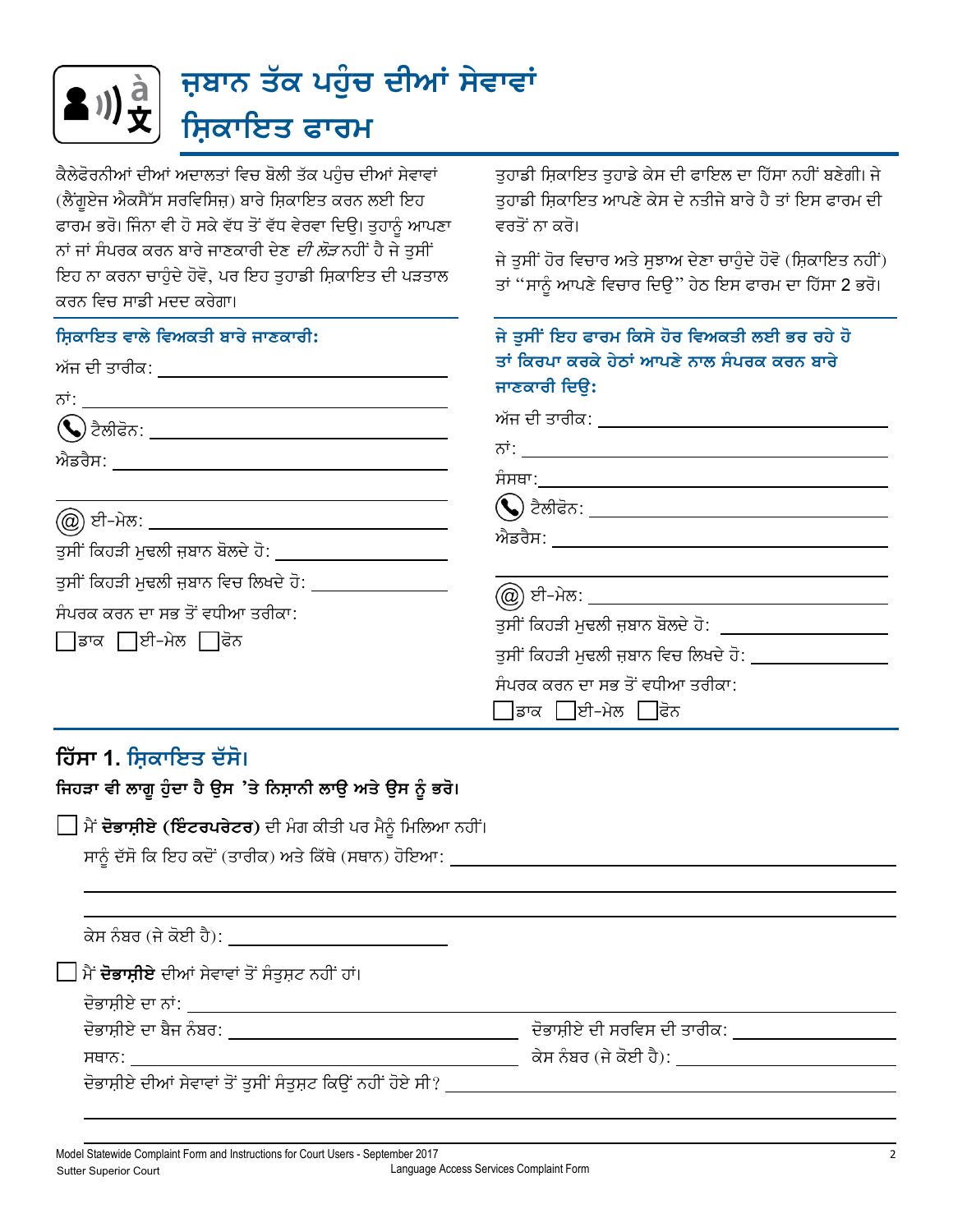| ि ਜ਼ਬਾਨ ਤੱਕ ਪਹੁੰਚ ਦੀਆਂ ਸੇਵਾਵਾਂ ਨਾਲ ਸੰਬੰਧਿਤ ਅਦਾਲਤ ਦੇ ਸਟਾਫ ਨਾਲ ਹੋਰ ਸਮੱਸਿਆ।                                      |
|---------------------------------------------------------------------------------------------------------------|
|                                                                                                               |
|                                                                                                               |
|                                                                                                               |
|                                                                                                               |
|                                                                                                               |
| ਜਿਸ <b>ਫਾਰਮ</b> ਦੀ ਮੈਨੂੰ ਲੋੜ ਹੈ ਉਹ ਮੇਰੀ ਜ਼ਬਾਨ ਵਿਚ ਨਹੀਂ ਹੈ।                                                    |
|                                                                                                               |
| ि ਜਿਸ ਜਾਣਕਾਰੀ ਦੀ ਮੈਨੂੰ ਲੋੜ ਹੈ ਉਹ ਮੇਰੀ ਜ਼ਬਾਨ ਵਿਚ ਨਹੀਂ ਹੈ।                                                      |
|                                                                                                               |
| ∐ ਜਿਸ ਫਾਰਮ ਜਾਂ ਜਾਣਕਾਰੀ ਦਾ ਅਨੁਵਾਦ ਮੈਨੂੰ ਮਿਲਿਆ ਹੈ ਉਸ ਵਿਚ <b>ਗਲਤੀਆਂ</b> ਹਨ।                                      |
|                                                                                                               |
| ि ਜ਼ਬਾਨ ਤੱਕ ਪਹੁੰਚ ਨਾਲ ਸੰਬੰਧਿਤ ਹੋਰ ਸ਼ਿਕਾਇਤ।                                                                    |
| ਕੀ ਤੁਸੀਂ ਇਸ ਸਮੱਸਿਆ ਬਾਰੇ ਕਿਸੇ ਹੋਰ ਏਜੰਸੀ ਨੂੰ ਸ਼ਿਕਾਇਤ ਕੀਤੀ ਹੈ? █ ਹਾਂ █ਨਹੀਂ                                       |
|                                                                                                               |
|                                                                                                               |
| ਕੋਈ ਹੋਰ ਜਾਣਕਾਰੀ ਵੀ ਦਿਉ ਜਿਹੜੀ ਤੁਹਾਡੀ ਸ਼ਿਕਾਇਤ 'ਤੇ ਵਿਚਾਰ ਕਰਨ ਵਿਚ ਸਾਡੀ ਮਦਦ ਕਰ ਸਕਦੀ ਹੋਵੇ: ________________________ |
|                                                                                                               |
|                                                                                                               |
|                                                                                                               |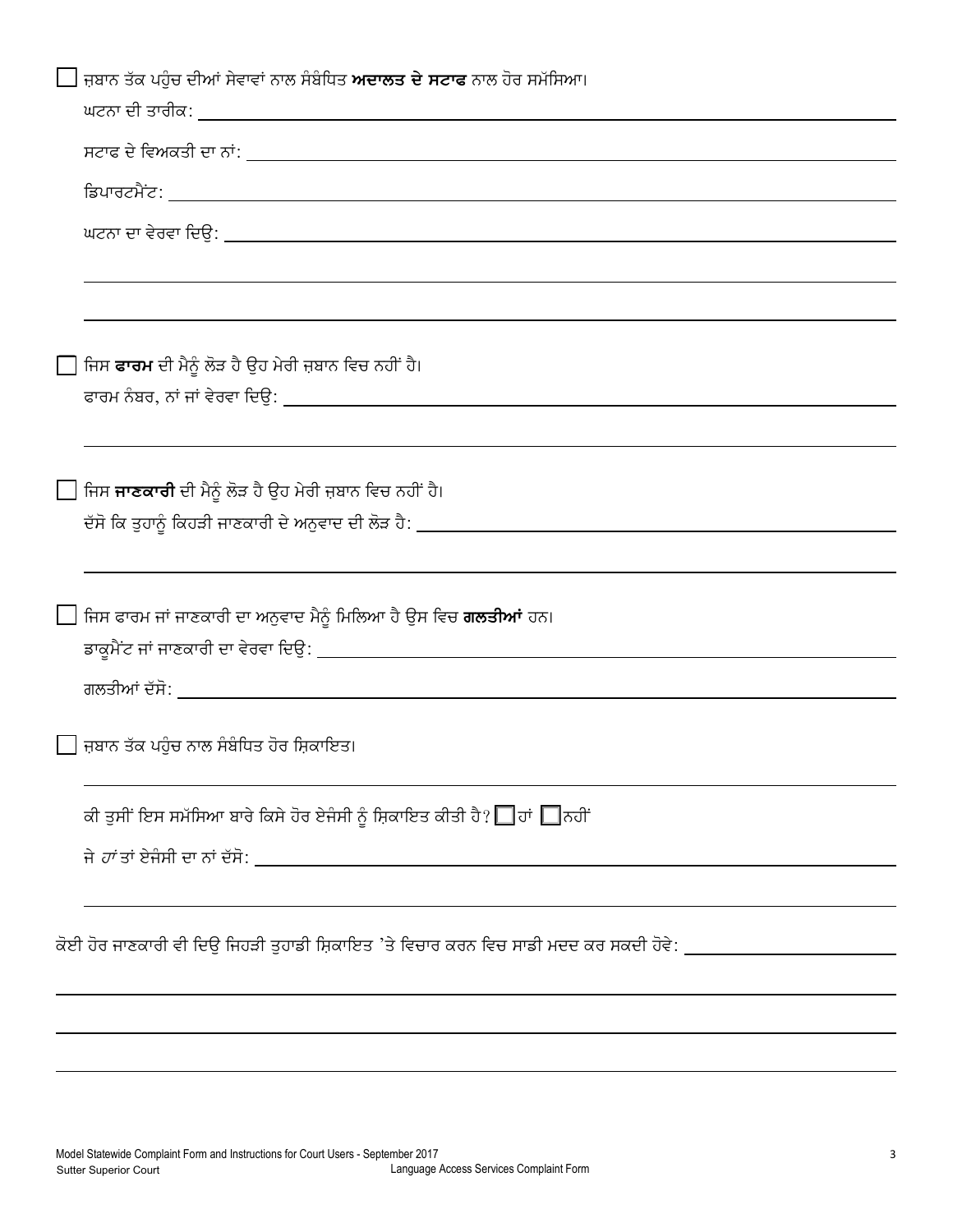## **ਹਿੱਸਾ 2. ਸਾ**ਨੂੰ ਆਪਣੇ ਵਿਚਾਰ ਦਿਉ

☐ hor ivcfr jF suJfa:

ਧੰਨਵਾਦ। ਇਸ ਫਾਰਮ ਦੇ ਮਿਲਣ ਤੋਂ ਬਾਅਦ ਅਸੀਂ 60 **ਦਿਨਾਂ** ਦੇ ਵਿਚ ਵਿਚ ਤੁਹਾਡੇ ਨਾਲ ਸੰਪਰਕ ਕਰਾਂਗੇ।

ਤੁਸੀਂ ਫਾਰਮ ਭਰ ਕੇ ਆਪਣੇ ਸਥਾਨਕ ਕੋਰਟਹਾਉਸ ਵਿਚ ਆਪ ਦੇ ਸਕਦੇ ਹੋ, ਡਾਕ ਰਾਹੀਂ ਭੇਜ ਸਕਦੇ ਹੋ ਜਾਂ ਹੇਠਾਂ ਦਿੱਤੇ ਐਡਰੈਸਾਂ 'ਤੇ ਈ-ਮੇਲ ਕਰ ਸਕਦੇ ਹੋ।

Superior Court of California, County of Sutter 1175 Civic Center Boulevard, Yuba City, CA 95993

suttercourts.com

530.822.3401

InterpreterCoordinator@suttercourts.com